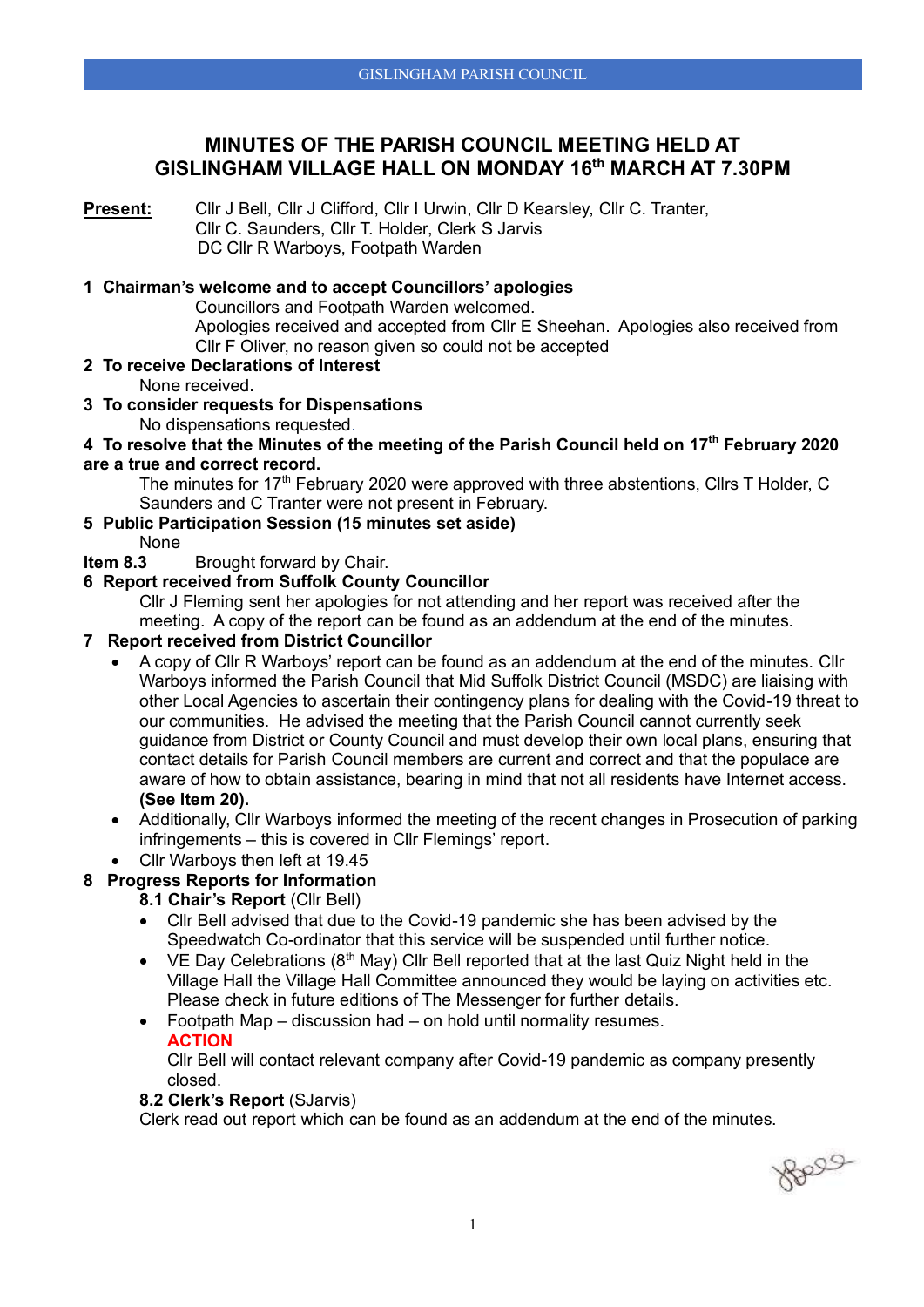### **8.3 Footpath Warden's Report**

Mr Bryant informed the Council that he had been concerned that some paths had not been cut last year and due to this he had requested some additional equipment in order to undertake improvements himself. Councillors discussed, with the Clerk's input, around concerns that the Parish Council have regarding Mr Bryant's safety, including liability, risk assessment and other Health and Safety issues. Mr Bryant stated that he had previously investigated a local contractor previously paid by the Parish Council to undertake necessary path improvements that had not been achieved by Landowners or Suffolk County Council (SCC), but this had not been followed up on. He also stated that while he is willing to help, he is very happy to continue the Footpath Warden's role of reporting the condition of the village footpaths to Parish Council meetings but not undertaking repair work himself. Mr Bryant will supply the Parish Clerk with contact details of Local Contractors so they can be contacted and request quotes for consideration by Councillors, who were all in agreement with this plan going forward. Thanks were expressed to Mr Bryant by Cllr Bell for his ongoing contributions to the community Mr Bryant advised that Footpath 32 is currently in a very wet state.

# **ACTION**

Cllr Bell to contact the Developer to report the state of Footpath 32

Mr Bryant to email the Clerk with the Reference numbers of any reports he makes to SCC.

**8.4. Speed Indicator Device (SID)** (Mr Wells - Volunteer)

Mr Wells' report can be found as an addendum at the end of the minutes.

**8.5. Feedback from residents on issues/concerns** (Cllr Bell) No issues to report.

### **8.6. Neighbourhood Watch** (Cllr Tranter.) No issues to report.

**9 Planning Matter** to include any applications received since the agenda was posted

**9.1** DC/20/00625 – Hunters Lodge, Mill Street – No objections or comments by Council

**9.2** DC/20/00699 – 3 affordable dwellings south of Crocus Close (previous outline for 7)

# **ACTION**

Clerk to note on the MSDC Planning Portal that Parish Council have no objections.

**10 Finance** To consider payments : the following payments were approved.

| 10.1 Admin                             | Various, not itemised due to GDPR  | £317.97 |
|----------------------------------------|------------------------------------|---------|
| 10.2 MSDC                              | Return of funds to Locality Budget | £800.00 |
| 10.3 E. Bryant (Triangle Co-ordinator) | <b>Plants for Triangle</b>         | £102.15 |

# **10.4 Covid-19 – Bank Payments**

Considering new and changing measures with regard to the Covid-19 pandemic, all Councillors agreed to support emergency BACS payments to be made by the Chair to ensure the Clerk's wages can continue to be paid. Also, it was unanimously agreed that any urgent invoices could be paid by the Chair via BACS if cheque signatories were unavailable due to self-isolating or social distancing. The Clerk or Chair will email Councillors requesting their approval for invoices to be paid by the Chair via BACS (quorate of 3 acceptable as in a Council Meeting). A scanned copy of the payment, made by the Chair via BACS, would be emailed to all Councillors and the Clerk.

# **11. Additional signatory for Bank Account** (Cllr Bell)

Cllr T Holder was approved unanimously as an additional signatory. **ACTION**

Cllr Bell in conjunction with the Clerk to action after the Covid-19 pandemic.

# **12 Annual Village Meeting (AVM) and Annual Parish Council Meeting (ACPM) 18th May**

- Cllr Kearsley reported that the Manager of Street Forge Workshop has agreed to be the Guest Speaker this year. All present agreed to the Meeting starting at 6pm.
- Due to the Covid019 pandemic details are presently on hold. Residents will be kept updated.

Beeg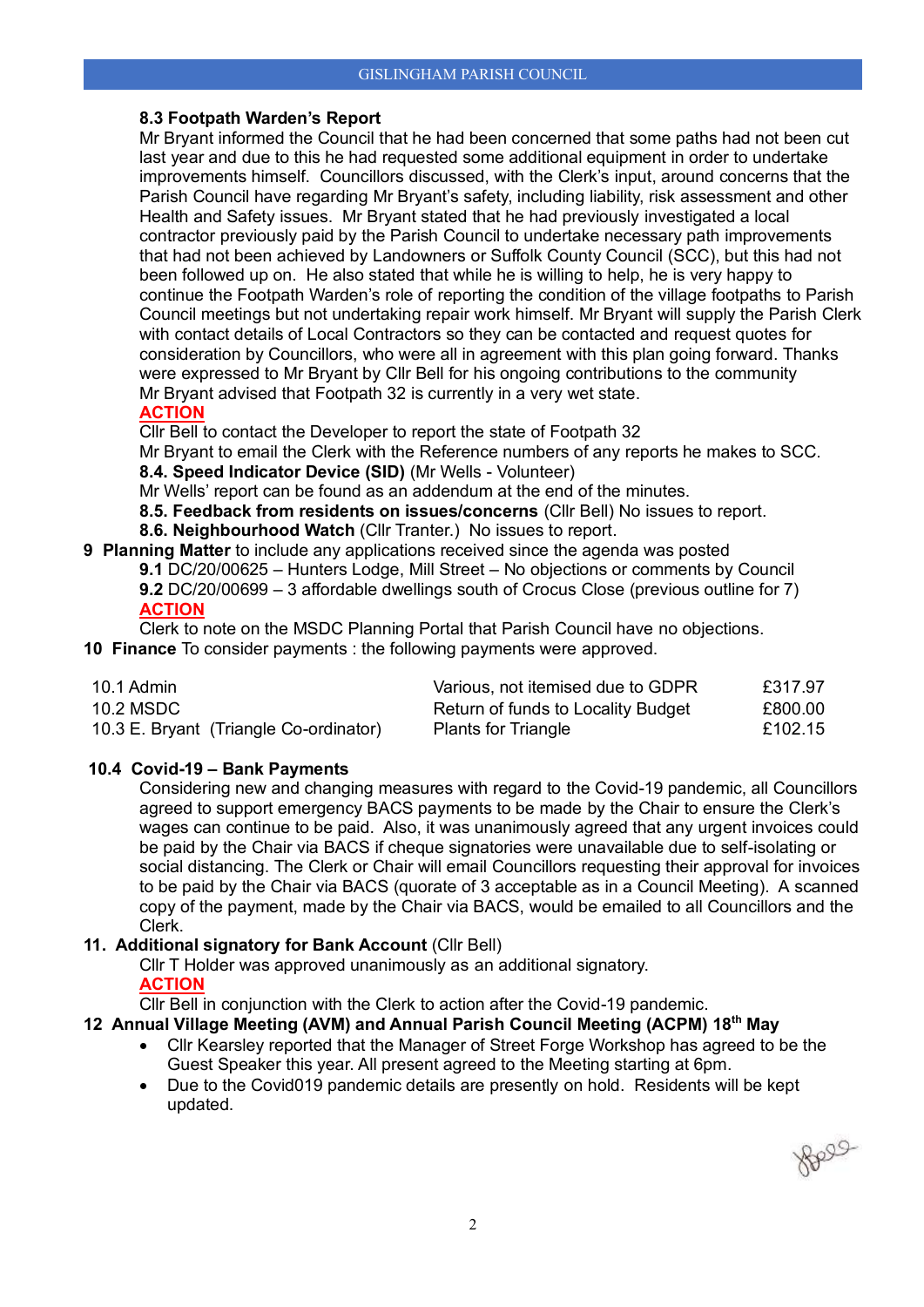### **13 Training requests for approval**

Notice, Agenda and Minutes for Clerk 28/07/2020 - approved Path Condition Training SCC for Footpath Warden 18/03/2020 approved

### **14 Litter Pick April 19th**

Risk assessment approved by all. Cllr Kearsley reported that other villages approached were not willing to loan out their equipment but that she was waiting for a reply from one parish. In light of the (perceived at the time) time remaining before the Litter Pick it was agreed to obtain our own equipment.

### **ACTION**

Clerk to research and obtain 24 Hi Vis jackets (M and L) and 24 pickers, together with black bin liners and disposable gloves.

Cllr Oliver to publicise Litter Pick on Facebook

# **Due to the Covid-19 pandemic the Litter Pick has now been cancelled and will be rearranged later in the year.**

### **15 Review and approve Policies**

**16.1** Health and Safety – Cllr Urwin noted that the Contact point should be Health and Safety Lead not the Parish Clerk.

### **ACTION**

The Clerk will change contact details on the Health & Safety Policy to those of Cllr Urwin **16.2** Privacy Notice – Cllr Bell asked for the font size to be increased.

### **ACTION**

Clerk to action.

**16 To approve Internal Auditor** Mr T Brown unanimously approved.

### **ACTION**

Further to the meeting Clerk has discovered that the Parish Council have an existing arrangement with Heelis and Lodge was for 2 years, only one of which has been completed. (2018-2019). Clerk communicating with T. Brown and Heelis and Lodge to resolve and find best option.

# **17 Next Parish Council Meeting April 20th 2020**

# **Due to the Covid-19 pandemic ALL Parish Council Meetings will be cancelled until further notice. Any information will be advertised on the Parish Council Website, Facebook and the Noticeboard outside the Village Shop**

### **18 To consider excluding the public and press**

To consider excluding the public and press for the next item as their presence would be prejudicial to the public interest due to the confidential nature of the matter to be discussed (Public Bodies Admission to Meetings Act – 1960)

As there were confidential items to discuss members of the public were kindly asked to leave. **19 Urgent Exceptional Item – Coronavirus Strategy for Gislingham village**

A discussion was had about the best and fastest way that the Parish Council can develop a strategy that will enable residents to help each other and be helped during the exceptional measures that have been announced by the Prime Minister this afternoon. Cllr T Holder has links with Community Action Suffolk (CAS) Good Neighbourhood Scheme. Cllr J Clifford volunteered to facilitate actions to achieve the strategy and to communicate resultant advice to the Parish Council. Cllr J Bell to add all Cllrs details to Parish Council website. **ACTION**

Cllrs Bell, Clifford and Holder

Meeting ended at 21.45hrs

8000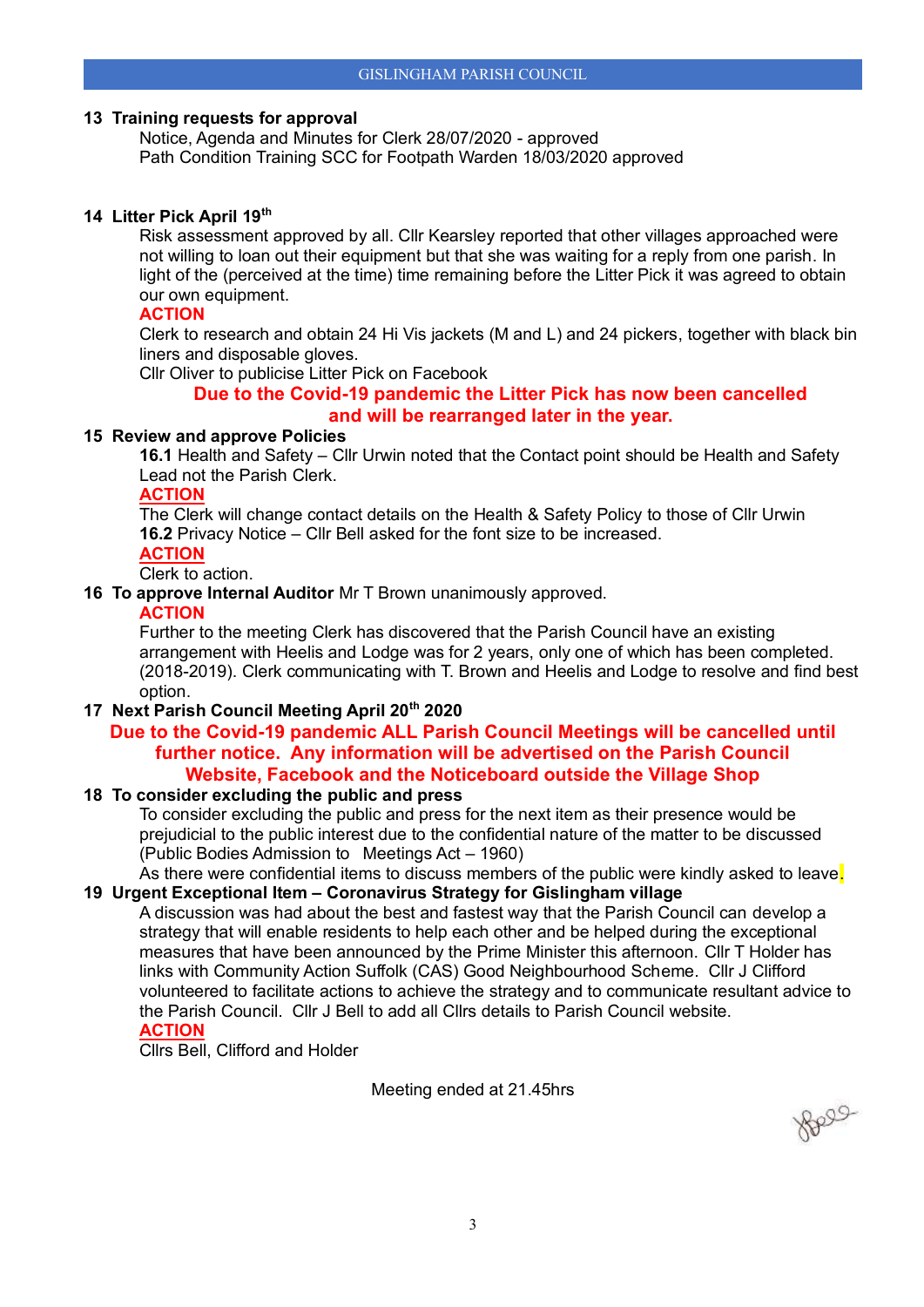

# **Parish Report March 2020 Gislingham Parish Council**

Councillor Jessica Fleming, Hartismere Division, Suffolk [Jessica.fleming@suffolk.gov.uk](mailto:Jessica.fleming@suffolk.gov.uk) Tel: 07714-597980 Twitter: @jesstfleming

**County Council and Covid-19 -** Suffolk County Council is cancelling or deferring all non-urgent meetings including the Full Council on Thursday 19 March. Government guidance is subject to daily update <https://www.gov.uk/government/publications/covid-19-guidance/> Support is available from<https://www.communityactionsuffolk.org.uk/> Please get in touch if you have queries or know of anyone who is not getting the help needed.

**Bid for Bus Funding** - Suffolk has submitted a statement of intent for £580,715 from the DfT to support increased route mileage and passenger use, the outcome will be known by the end of April. The county council will then work with local bus operators to finalise which routes would benefit from the funding commencing late summer 2020.

**Consultation Open by East Suffolk and North Essex NHS Foundation Trust on a new Orthopaedic Centre at Colchester Hospital - closes 1 April.** Respond to [www.esneft.nhs.uk/publicconsultation/](http://www.esneft.nhs.uk/publicconsultation/) 

**School Transport Opt-in** – This is a reminder that eligible students/ parents need to opt in to receive Council Funded School Travel for 2020/2021, starting on 4<sup>th</sup> March with a deadline of 31<sup>st</sup> May 2020. Please refer to [www.suffolkonboard.com/optin](http://www.suffolkonboard.com/optin) or<https://www.suffolkonboard.com/school-travel>

**Street Lighting – Capital Investment for LED Conversion -** Cabinet has approved a capital investment of £9.822m to convert all County Council owned streetlights to dimmable LED. The conversion will result in approx. 80% less energy use than standard lights. Assistance is available for parishes also.

**Civil Parking Enforcement Commences on 1st April** – Local authorities take over responsibility for enforcing public parking in Suffolk and for Traffic Regulation Orders. Note that school entrance markings across the County will be enforceable as 'No Stopping Mon- Fri 8am – 4.30pm'.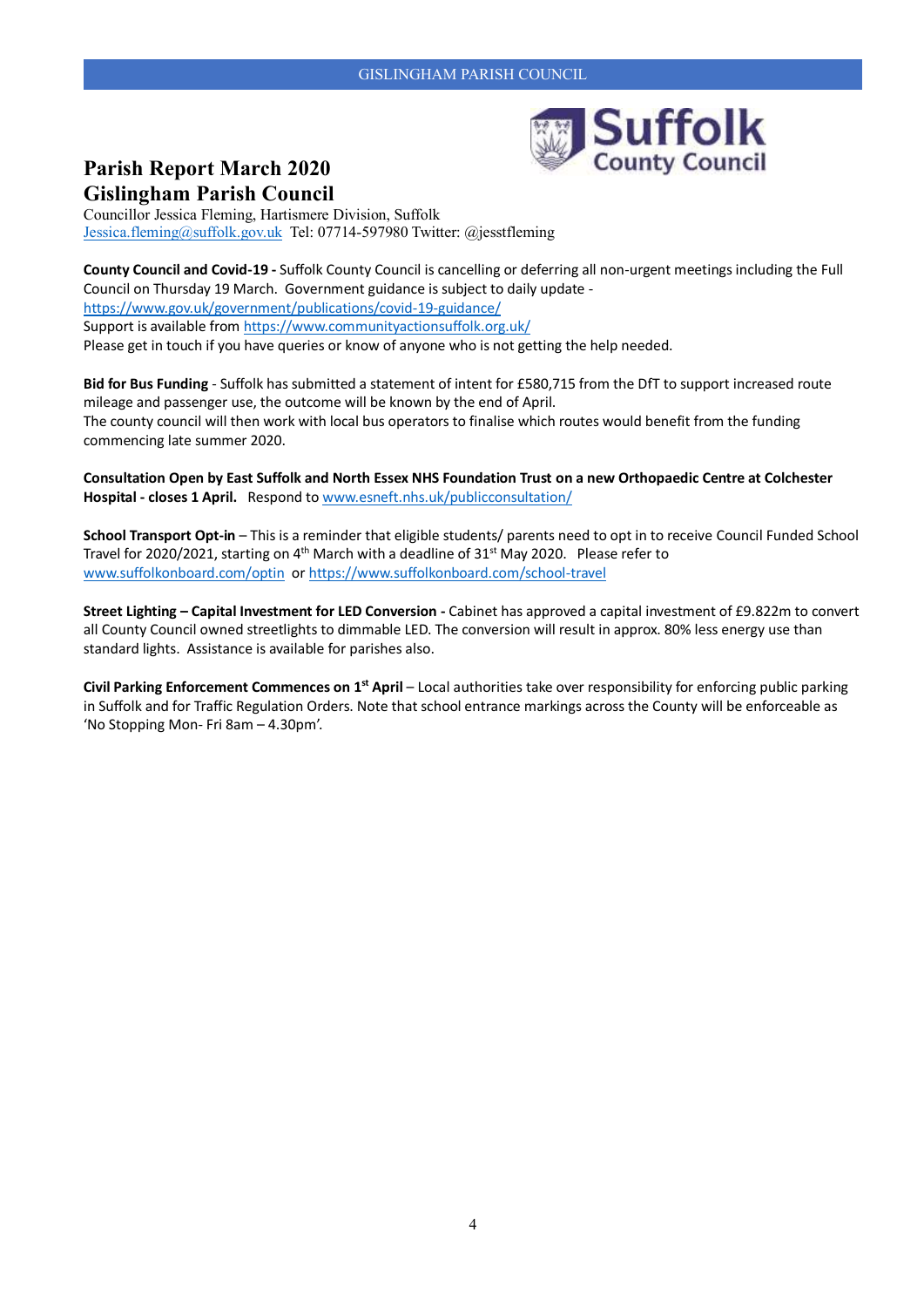# **District Councillor Report: Gislingham Ward**

*Mellis, Gislingham, Thornham, Wickham Skeith, Wortham and Burgate Parish Councils* 

# **March 2020**

**The Babergh and MidSuffolk Home Page:** <https://www.midsuffolk.gov.uk/> **now has a new banner:** 

Coronavirus (COVID-19): The best precaution is regular hand-washing with soap.

[Find out more about Coronavirus](https://publichealthmatters.blog.gov.uk/2020/01/23/wuhan-novel-coronavirus-what-you-need-to-know/)

This links to the Public Health Site: [https://publichealthmatters.blog.gov.uk/2020/01/23/wuhan-novel-coronavirus-what-youneed-to-know](https://publichealthmatters.blog.gov.uk/2020/01/23/wuhan-novel-coronavirus-what-you-need-to-know)

The government has also published an action plan: [https://assets.publishing.service.gov.uk/government/uploads/system/uploads/attachment\\_](https://assets.publishing.service.gov.uk/government/uploads/system/uploads/attachment_data/file/869827/Coronavirus_action_plan_-_a_guide_to_what_you_can_expect_across_the_UK.pdf)  [data/file/869827/Coronavirus\\_action\\_plan\\_-](https://assets.publishing.service.gov.uk/government/uploads/system/uploads/attachment_data/file/869827/Coronavirus_action_plan_-_a_guide_to_what_you_can_expect_across_the_UK.pdf) [\\_a\\_guide\\_to\\_what\\_you\\_can\\_expect\\_across\\_the\\_UK.pdf](https://assets.publishing.service.gov.uk/government/uploads/system/uploads/attachment_data/file/869827/Coronavirus_action_plan_-_a_guide_to_what_you_can_expect_across_the_UK.pdf)

There are four key points:

- 1. It is highly infectious and the simplest way to combat this is more conscientious washing of hands.
- 2. The symptoms of this new coronavirus (now known as COVID-19) include high temperature, dry cough, sore throat, or muscle aches. The current evidence is that most cases appear to be mild. If you think you are infected you should dial 111 and avoid contact with other people.
- 3. It is serious, particularly for those with underlying health problems, however most people will recover quickly.
- 4. Depending on the spread of infection there will be some degree of disruption and businesses should be developing continguency plans accordingly.

B&MSDC's will be following the Government's lead with regards to public information however Arthur Charvonia Chief Executive B&MSDC has briefed Councillors on other actions that may be considered.

- All the relevant information is available via the internet, however at a community level in will be helpful to look out for neighbours who may not have access to the internet or having difficulty using it.
- Parish Councils may use this has an opportunity to look at their Emergency Plan and see if it is fit for purpose and/or appropriate to this current situation.
- The disruption to daily life is unpredictable but may persist for several weeks so, just as businesses are being advised to develop continuity plans perhaps the PC's may take the lead in being ready, reassuring and if necessary resilient.

#### Part 2 General News:

**Environment and Commercial Partnerships Assistant Director Cassandra Clements** The Environment and Commercial Partnerships teams provide the services and expertise to support our communities and businesses to maintain a sustainable environment and meet the highest possible standards of environmental protection, food safety, energy efficiency, built environment, heritage protection, waste management and grounds maintenance, street cleansing, arboriculture and public conveniences.

Public Protection. Through its membership of the Suffolk Climate Change Partnership

(SCCP), a further offer to residents and businesses

to have solar panels installed on their premises at a significantly discounted rate has been made. There have been 1,048 registrants of

interest across Suffolk. The winning supplier is Greenspace, an Ipswich-based business with accreditation from SCC Trading Standards,

Which? And Trusted Trader. An average 32% saving on the typical market price of panels has been negotiated. Installations should start in the New Year.

The Food and Safety team have been surveying the main industrial estates across the districts to establish information about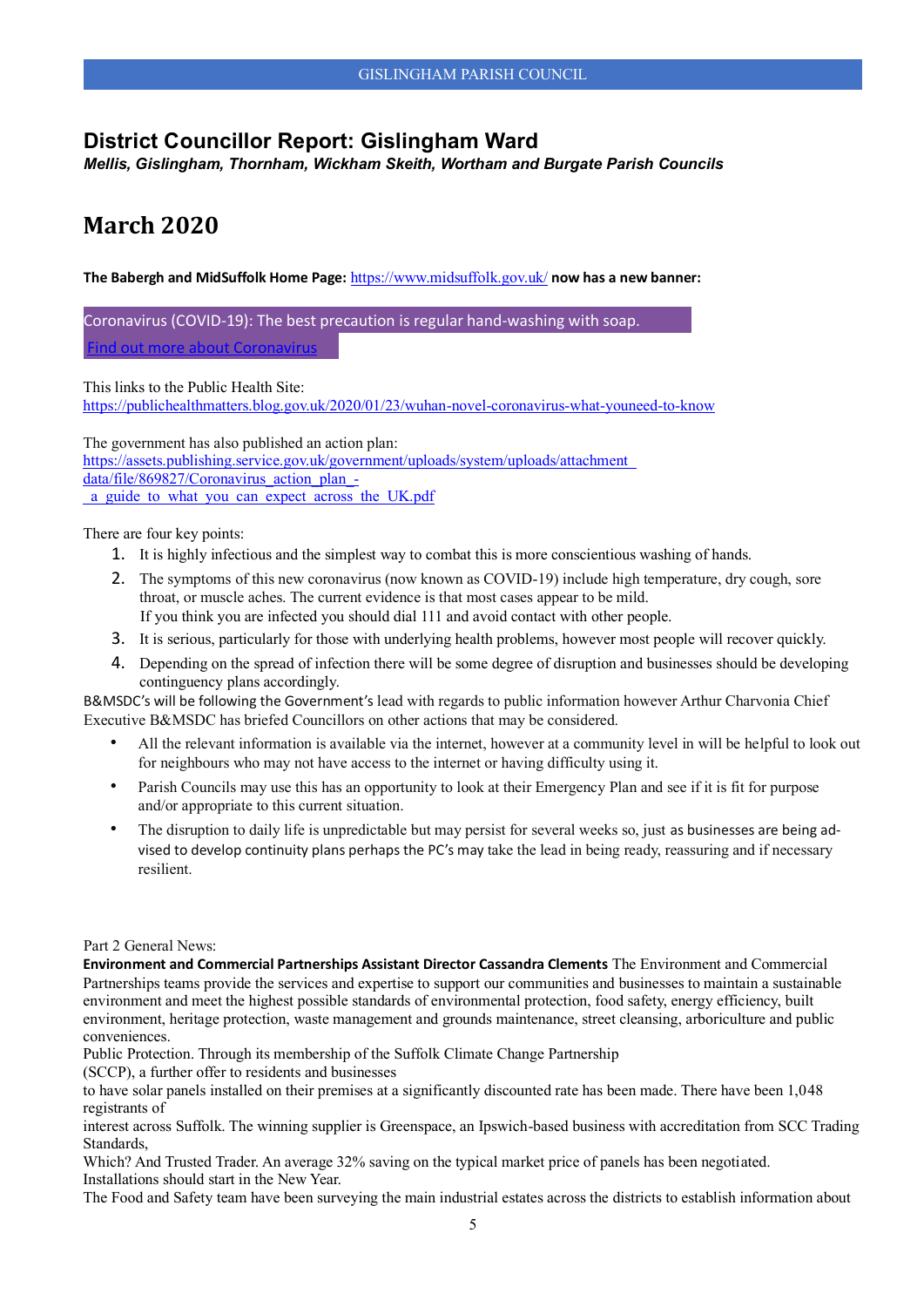#### GISLINGHAM PARISH COUNCIL

warehouse activities that are under the jurisdiction of the local authorities for health and safety. General health and safety advice has been given to relevant businesses with more than 100 contacted so far.

Building Control. Continue to provide support to those let down by the failures of the private sector, we are now writing to those that haven't contacted us yet. Government has issued consultations on future changes to the building regulations and we are expecting significant changes to legislation as a result, in how the private sector works, enforcement powers and energy efficiency.

Waste. Volumes have returned to business as usual following the exceptionally busy Q2 due to the round changes which took place. Our % of collected bins has increased by 0.21% to 99.82% which is back above the target of 99.80%. Our income streams are on track to meet and exceed the year targets.

**The Full council met on 27th Feb to approve the council's budget**. From the start it was made clear that this was a conservative led administration and that the budget would be one of continuity. The information provided by Corporate Resources was of a very high standard and very detailed.

£500,000 has been allocated to respond to the council's declared climate emergency but this has not been allocated as we are wating for the Climate Action Group to report. 5 detailed amendments that were proposed by the opposition and would have gone towards a response to climate change were rejected by the administration. These were: all new housing, where possible within commercial constraints should be zero carbon, a public competition to produce "open source" designs for a Suffolk sustainable house, ev use promoted by providing ev charging points in all public car parks in Stowmarket, a scheme to encourage visitors to stay longer in Stowmarket – free parking after 3.00 pm – vouchers for public transport, an independent consultant on highways for planning.

The budget passed unamended by one vote. **Rowland Warboys 06/03/2020**

# **rowland.warboys@midsuffolk.gov.uk**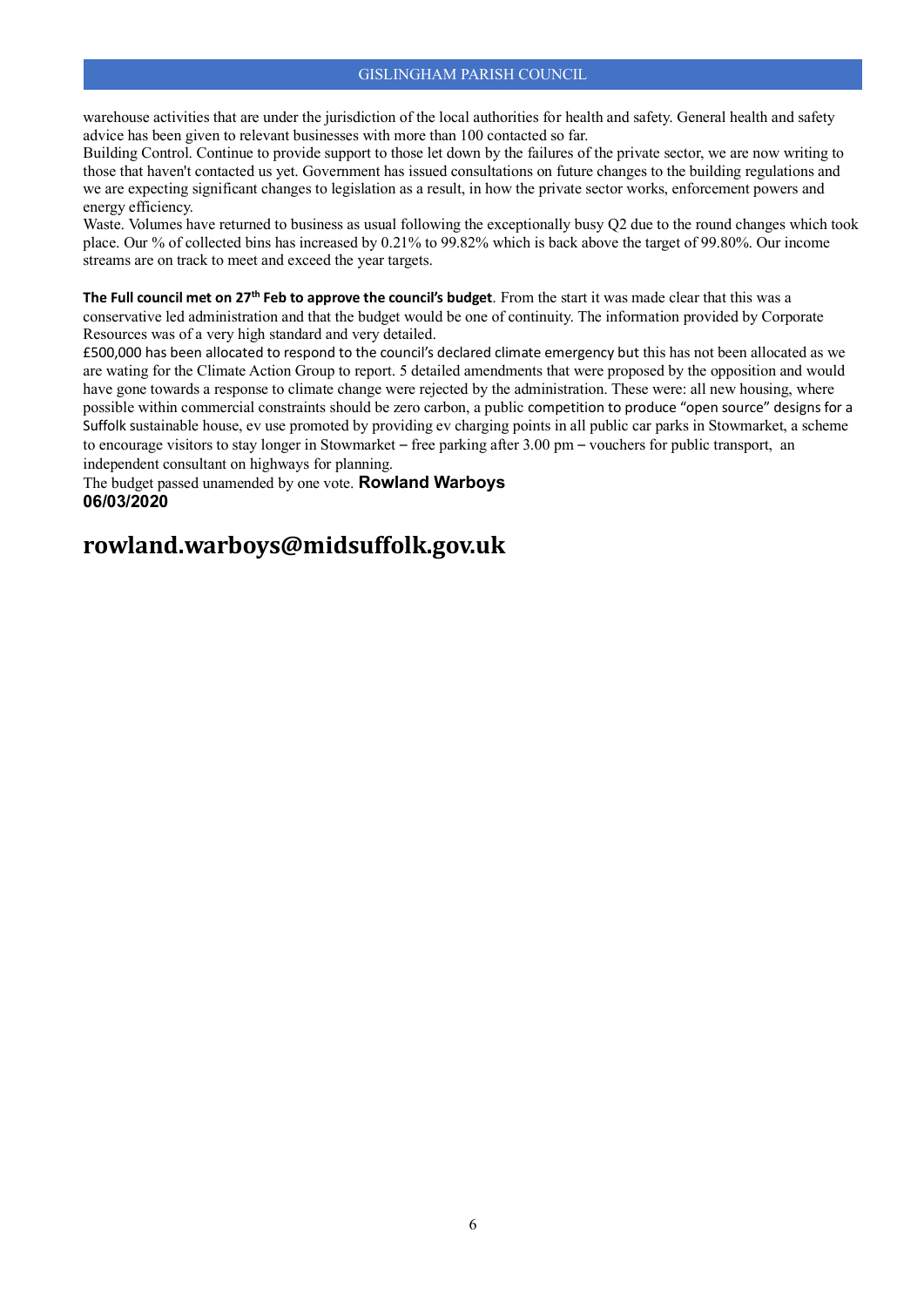# **Clerk Report for meeting March 16th 2020**

APOLOGIES Cllr F Oliver rec 29/02/20 – reason requested and not yet received

1 Investigated Internal Auditor Information – 3 options costs similar – circulated and replied to T. Brown for provisional date in late May. SALC fully booked!

2 Response from MSDC on **Dog Bin** emptying is collected weekly. I asked about increased frequency but this was not mentioned in the reply. I think that is standard.

3 Action from feb meeting - Checked Health and safety policy – review needed – circulated .

4 Horses on footpaths complaints seen on "Next Door" – response from Rights of Way officer- do we know who owns the land to request their permission – mentioned by M. Bryant but no councillors able to help

5 Nominations received for Watson Bowl – One from M Bryant, One from J. Bell

6 Six Bells Bottle Bank problems - Pub owners reported to MSDC longstanding issue of incorrect glass items being dumped at bottle banks. Cllr Bell to follow up on this.

7 Confirmation received from Stuart Wells that he's happy to continue sending SID report

8 From GDPR training –

Privacy notice review

Laptop backup – advised external HDD BOUGHT

Email footer - done

9 Four Councillors don't, to my knowledge, have GPC emails yet – what is happening about these? Cllr Sheehan absent

10 Please, if any Councillors wish to stand for Chair in May, please let me know in good time, thank you. CLERK to ask advice on whether meetings can still be held due to Covid-19

11 **Re: annual litter pick** [the advice being issued by Public Health England \(PHE\).](https://keepbritaintidy.cmail20.com/t/i-l-xjkmjy-yulrpzld-y/)

In particular, participants are asked to use the following guidelines:

- Wear gloves during the clean-up at all times
- Wash your hands thoroughly for 20 seconds before and after your event
- Event organisers are advised to provide hand sanitiser for participants where possible or signpost to accessible hand washing facilities
- Clean and disinfect regularly touched objects, such as litter pickers, using your regular cleaning products
- Stay at least 2 metres (about 3 steps) away from other people whenever possible

• NEW RISK ASSESSMENT MADE TODAY 16/03/2020

# **12 URGENT COMMUNICATION FROM BOTESDALE HEALTH CENTRE – CORONAVIRUS – APPOINTMENTS & MEDICATIONS**

**The Botesdale Health Centre Patient Participation Group (PPG)** have been requested by the Health Centre to inform as many Patients as possible to ring the Practice prior to any appointments they already have booked.

Until further notice Patients with booked appointments will require to be telephone triaged and are not to attend the Health Centre.

Please refer to the Health Centre website<http://www.botesdalehealthcentre.nhs.uk/> for the latest status Your assistance is much appreciated.

Many thanks for your help and assistance

Janet Russell Co-Chair Botesdale Health Centre Patient Participation Group (PPG)

# **13 FROM EYE HEALTH CENTRE**

\*\*CORONAVIRUS\*\*

13th February 2020

CORONAVIRUS - CALL 111 IF YOU HAVE BEEN:

If you have travelled abroad in the last 14 days or been in close contact with someone with confirmed coronavirus please check the gov.uk website for the latest COVID-19 travel advice, you may need to call NHS 111 for further advice before making or attending any appointments.

Do not go to a GP surgery, pharmacy or hospital. Stay indoors and avoid close contact with other people. Call 111 if you need to speak to someone.

The NHS is well prepared for outbreaks of new infections diseases and has put in place measures to ensure the safety of all patients and NHS staff while also ensuring services are available to the public as normal.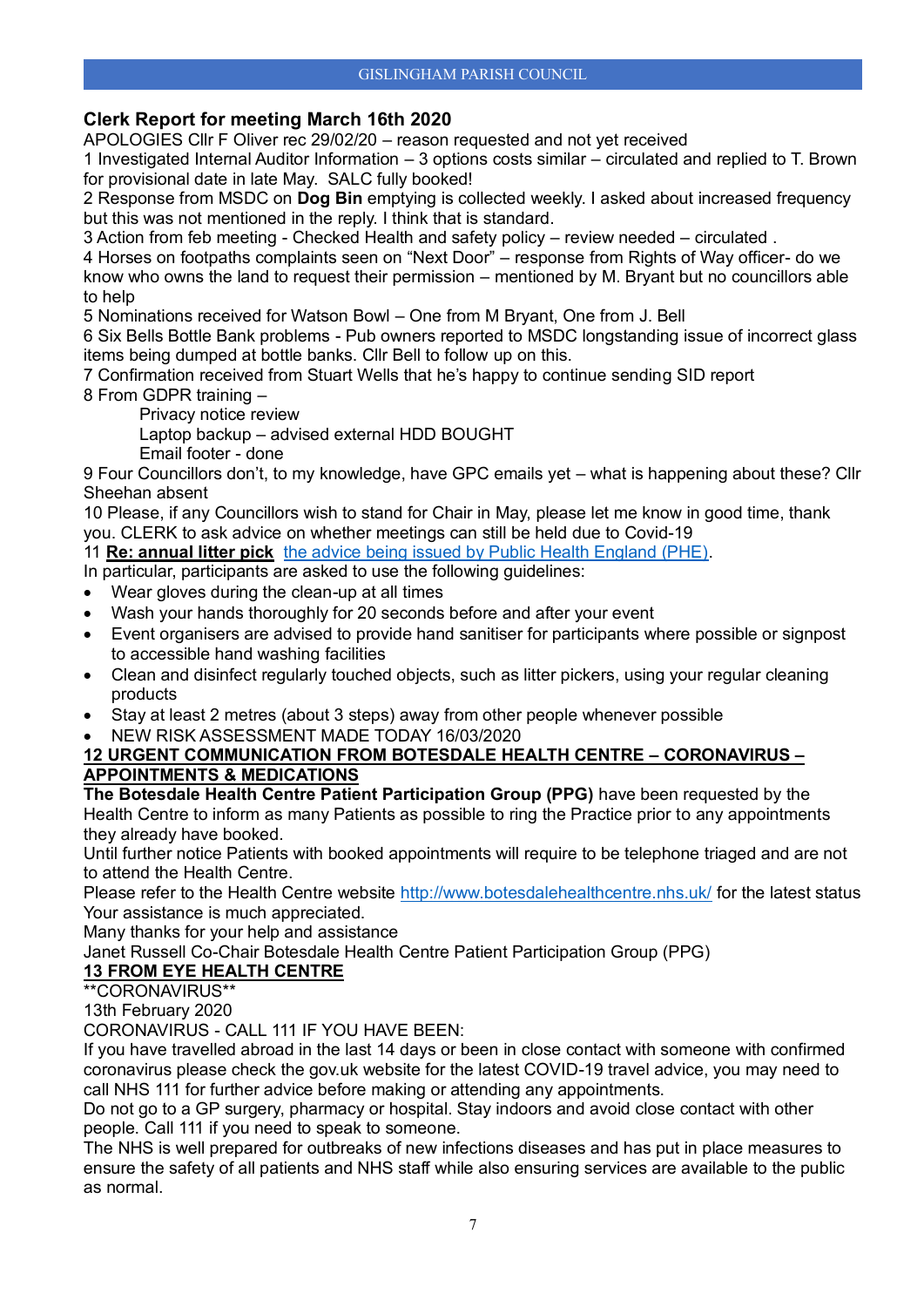### GISLINGHAM PARISH COUNCIL

### SUMMARY OF SID DATA FEBRUARY 2020

| For Project:             | Mill Street Gislingham |          |                  |            |           |          |        |  |
|--------------------------|------------------------|----------|------------------|------------|-----------|----------|--------|--|
| Project Notes:           |                        |          |                  |            |           |          |        |  |
| Location/Name            | Westbound              |          |                  |            |           |          |        |  |
| Report Generated:        | 15/03/2020             | 15:04    |                  |            |           |          |        |  |
| Speed Intervals          | 5 MPH                  |          |                  |            |           |          |        |  |
| Time Intervals           | Instant                | -53.002  | parts, agus      | ルークのありかない。 | NG-2010.  |          |        |  |
| Traffic Report From      | 16/02/2020             | 15:00:00 | through          | 15/05/2020 | 1559.59   |          |        |  |
| 85th Percentile Speed    | 32 MPH                 | 1900/08  | THE R. P. LEWIS  | 6931410391 | -1979-200 |          |        |  |
| 85th Percentile Vehicles | 12052                  |          |                  |            |           |          |        |  |
| Max Speed                | 65 MPH                 | œ        | 22/02/2020       | 20:40:00   |           |          |        |  |
| Total Vehicles           | 14179                  |          |                  |            |           |          |        |  |
| AADT:                    | 505                    |          |                  |            |           |          |        |  |
| Volumes -                |                        |          |                  |            |           |          |        |  |
| weekly counts            | 2022/01                | 2263     | 25228            |            |           |          |        |  |
|                          | Time                   | 5 Day    | 7 Day            |            |           |          |        |  |
| Average Daily            | $140 - 40$             | 554      | 496              |            |           |          |        |  |
| AAA Peak                 | 08:00                  | 51       | AQ.              |            |           |          |        |  |
| <b>PM Posk</b>           | 04.00                  | 49.      | $\frac{44}{3}$   |            |           |          |        |  |
| Speed                    |                        |          |                  |            |           |          |        |  |
| Speed Limit:             | 30                     |          |                  |            |           |          |        |  |
| 85th Percentile Speed:   | 32                     |          |                  |            |           |          |        |  |
| Average Speed:           | 26.28                  |          |                  |            |           |          |        |  |
|                          | Monday                 | Tuesday  | <b>Wednesday</b> | Thursday   | Friday    | Saturday | Sunday |  |
| Count over limit         | 452                    | 450      | 510              | 492        | 539       | 433      | 334    |  |
| % over limit             | 21.8                   | 30.5     | 22.4             | 22.5       | 23.0      | 25.2     | 24.4   |  |
| Avg Speeder              | 35.3                   | 33.4     | 33.7             | 33.5       | 33.4      | 33.7     | 33.5   |  |
|                          | n.cv                   | w        |                  | -32        |           | 41 E     | m      |  |